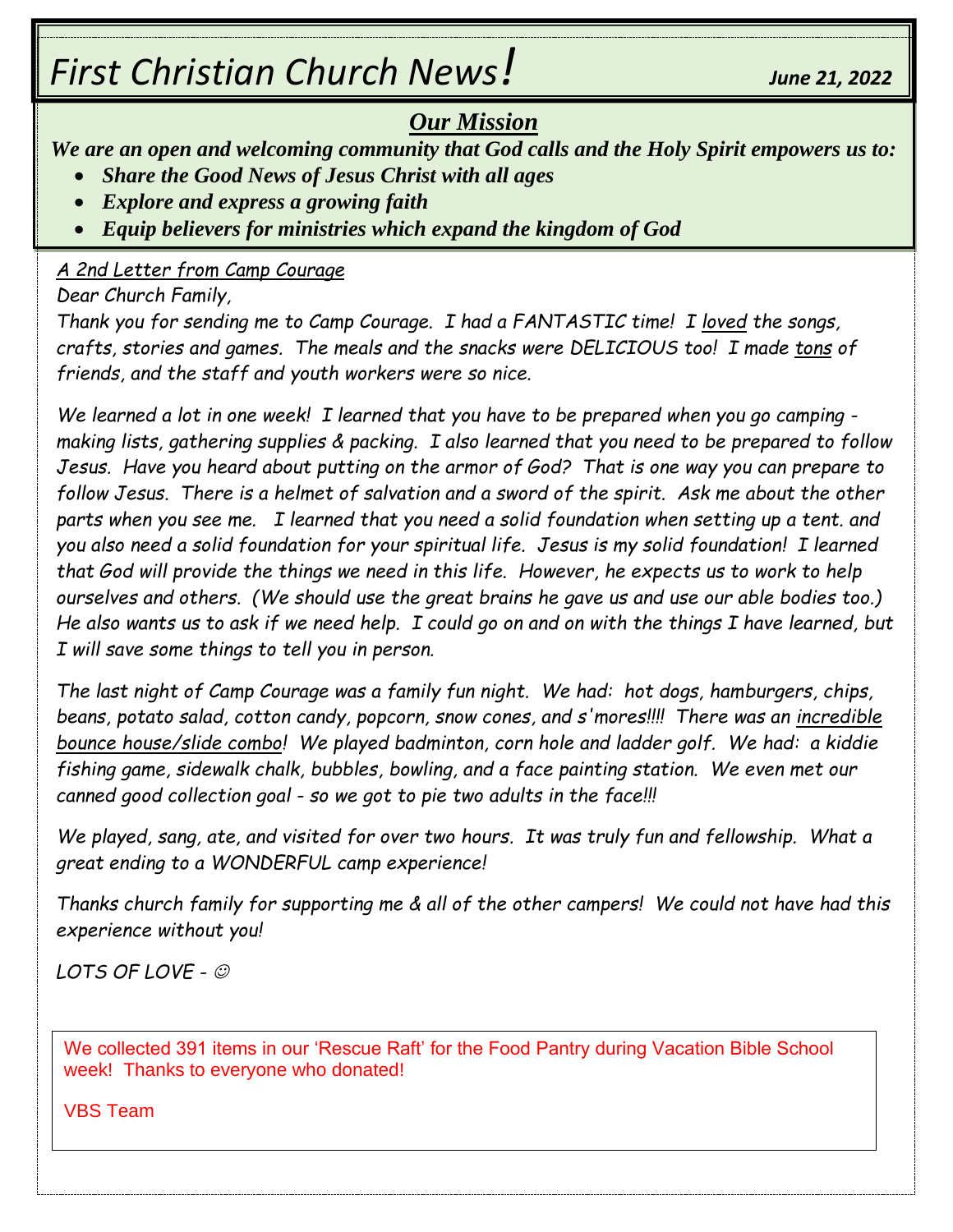#### **Prayer Concerns and Praises**

Prayers for Vicki Goodwin

Praise God for the healing He brings to our lives; spiritually, emotionally, and physically.

Prayers for our community churches, their pastors, and leaders.

Prayers for our members who are homebound, in a senior/assisted living community and nursing homes.

Prayers for our members that are recovering from illness.

Prayers for safe travels for all those who are traveling.

# **Hy-Vee Food Drive -report**

I'd like to take a moment to thank Ivanna McConnell, with the aid of Skylar and Olivia, and Linda Hoover for assisting me in working the HyVee Food Drive on June 11, 2022. We were able to work 4 hours (9a-1pm) and collected over 3 heaping grocery carts of food for the Food Pantry. Robert Fernquist expressed his gratitude for our assistance with this event, and hopes that we will continue to be a partner next year. Brenda Dooley

9 a.m.-Sunday School 10 a.m. Combined **Worship July & August** (July in Sanctuary)

**2**

# **July Birthdays**

1-Nellie Grigsby 2-Vivian Parsons 2-Melvin Simon 3-Betty Osborne 6-Jody Miller 7-Roger Baldwin 9-Rain Johnson 10-Stacy Elliott 11-Kim Godfrey 12-Claudeen Hannah 14-Victoria Charles 14-David Christopher 14-George Long Jr. 14-Karen Love 15-Elliott Sanders 16-Nancy Rogers 16-Connie Sanders 17-Doug Woody 20-Marissa Crabtree 20-Stella Forrest 20-Yvonne Slifer 20-Jim Stuck 21-Emmitt Forrest 21-Roger Forrest 21-Abby Frandsen 21-Harry Gelbach 23-Anna Huff 24-Chris Huff 27-Jason Dunn 31-Peggy Dudley

#### **July Anniversaries**

1-Michael & Donna Bodenhamer 1-John & Janette Howard 15-James & Kelsey Dooley 17-Clint & Kim Godfrey 22-Mike & Debbie Haller 26-George & Celeste Long Jr.

#### Ruth Newton Scholarship

High School graduates and college students that are members and wish to receive the scholarship need to submit their application as soon as possible.

Nancy Rogers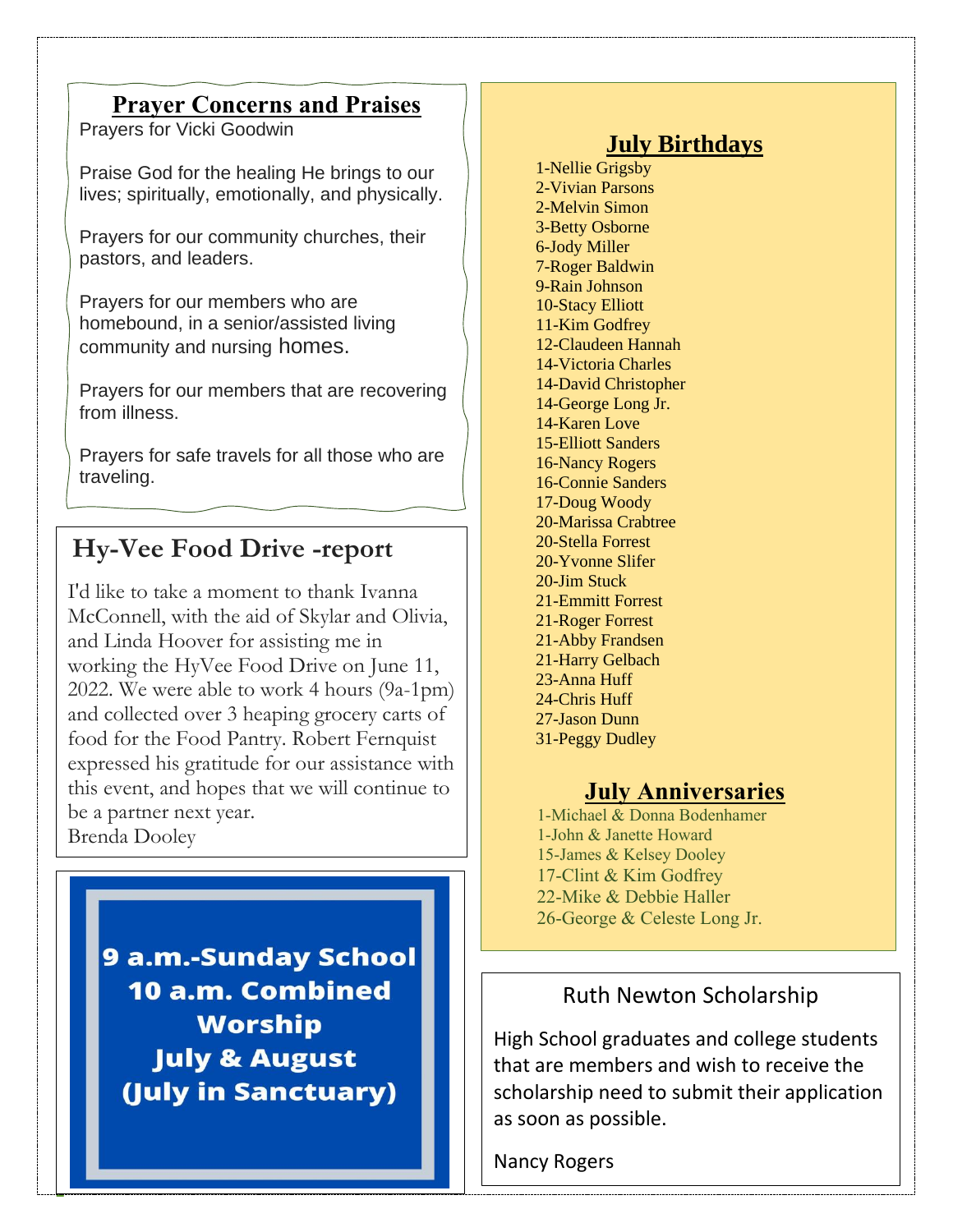### **RUMMAGE SALE POSTPONED**

Please DO NOT bring items for the CWF Rummage Sale to church. We DO NOT have storage room. At this time, we are not sure when we will have the sale, possibly late fall or next spring. We appreciate your support through the years with your donations. When CWF is able to begin work, we will put a notice in the newsletter. The Fellowship Hall and bathrooms will be wonderful when completed, but it just takes time. Thanks for your understanding!



#### Henry-Johnson County CWF Meeting

The Henry-Johnson County CWF met on Tuesday, June 14th at our church. A total of 24 people were present from Clinton, Windsor and Warrensburg CWFs plus guests. The theme was "Reaching Out to our Brothers and Sisters—Spirit Strong." Erica Collins, a board member of Journey Home, a shelter for the homeless, was the speaker. She told about its beginning, as she was lead by the Lord. It continues to grow helping individuals as well as families. In addition to the house, they now have tiny homes. Erica's commitment to helping others is inspirational. Money from the CWFs plus a free-will offering were presented to Erica for Journey Home in the amount of \$663. Jennifer Long, Disciples Women's Ministries Coordinator, Christian Church of Mid-America, was introduced and shared about her work. The morning coffee and luncheon tables were filled with many delicious dishes prepared by our CWF. The picture on the left is of Anita Gosney, out-going CWF president, and Erica Collins, guest speaker. The group picture on the right is of most of those present at the gathering.